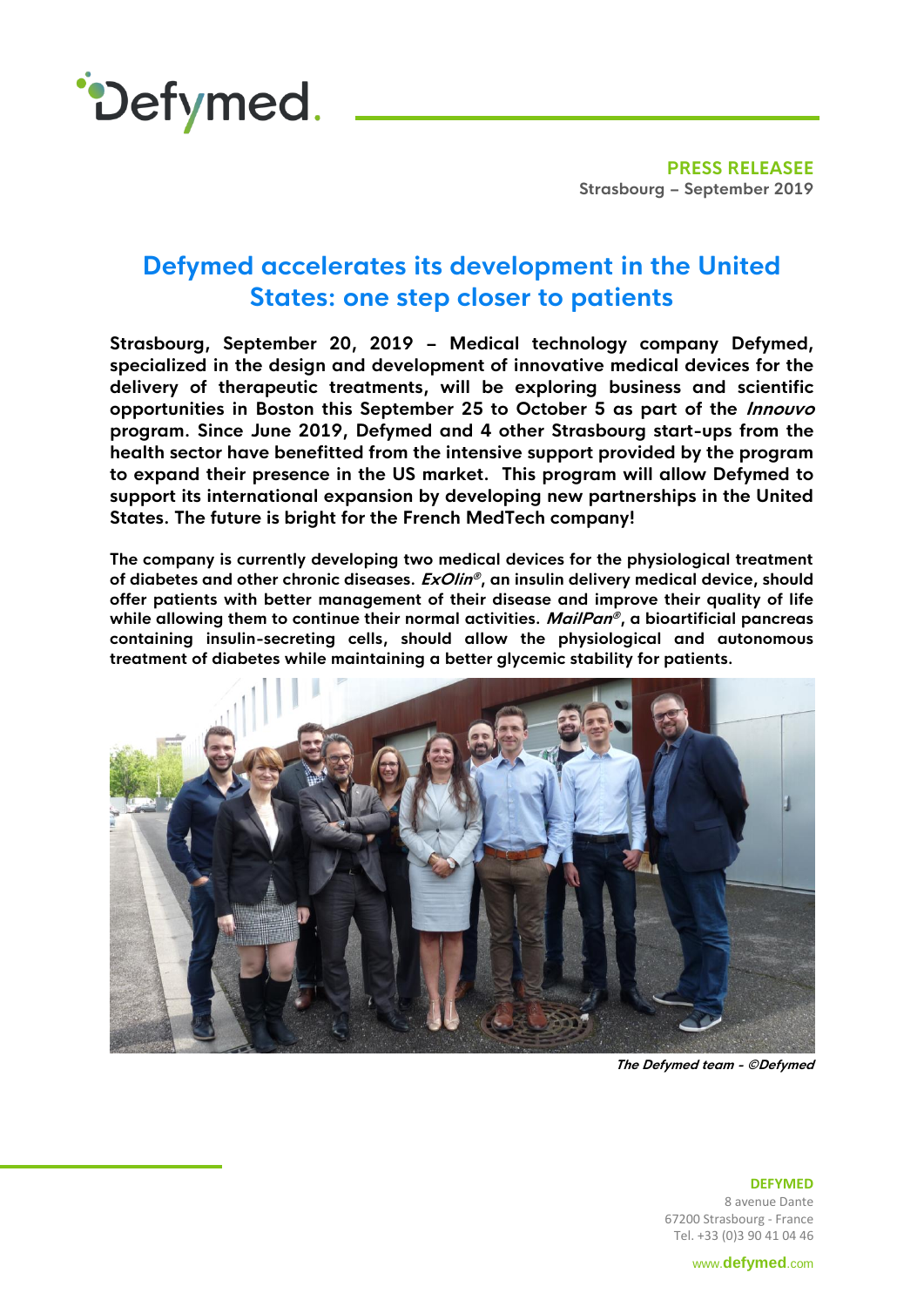## **A clinical trial and fundraising round**

**Defymed is currently carrying out a fundraising round to finance clinical tests for ExOlin ® in Europe starting early 2020, needed for its future market approval. In addition, thanks to the Innouvo program, Defymed will be able to accelerate and pursue its expansion into the United States. Its visit to Boston with the Strasbourg delegation, from September 25 to October 5, will allow the company to form new strategic partnerships needed for the future clinical development of its innovative medical devices in the United States. Defymed's spearhead is to offer patients with better disease management and therefore, a better quality of life.**



**"The Innouvo program is a real growth opportunity for Defymed. The United States, and Boston in particular, are a strategic place where we need to strengthen our presence. Alistair Schneider and his team have boosted our confidence and given us the keys to be present on the US market. The business and scientific meetings organized during our visit will help us accelerate the development of ExOlin ® and MailPan ® devices. Exporting our solutions to the United States is expected to widen our applications towards patients! "**

> **Séverine Sigrist CEO of Defymed**

**Recognized by its peers in the field of future medical technologies, Defymed will cement its position as a world leader in innovative solutions for the treatment of diabetes and chronic diseases.**

### **Strasbourg - Boston, a strategic twinning since 1960**

**The global crossroads of innovation and health, the city of Boston (United States) has been twinned with Strasbourg (France), the European capital, since 1960. Featuring centers of excellence in the fields of cutting-edge biotechnology and medical technology, the two cities are a key entry point for start-ups into the US and European markets.**



**"I can't wait to see Defymed, accompanied by the Innouvo team and our partners, discover everything the Boston ecosystem has to offer. Over the last 3 months, Defymed has acquired the communication knowledge and tools adapted for the US market that are needed to transform commercial opportunities into concrete offers in the world's most favorable place for accelerating biotech/MedTech companies. What is most important is that Defymed is able to bring its solutions to diabetic patients around the world. In our own way, we help** 

**patients to access these new technologies that can help improve their quality of life and this is what makes us proud to be part of Defymed's mission!"**

> **Alistair Schneider CEO of Innouvo**

**DEFYMED** 8 avenue Dante 67200 Strasbourg - France Tel. +33 (0)3 90 41 04 46

www.**[defymed](http://www.defymed.com/)**.com